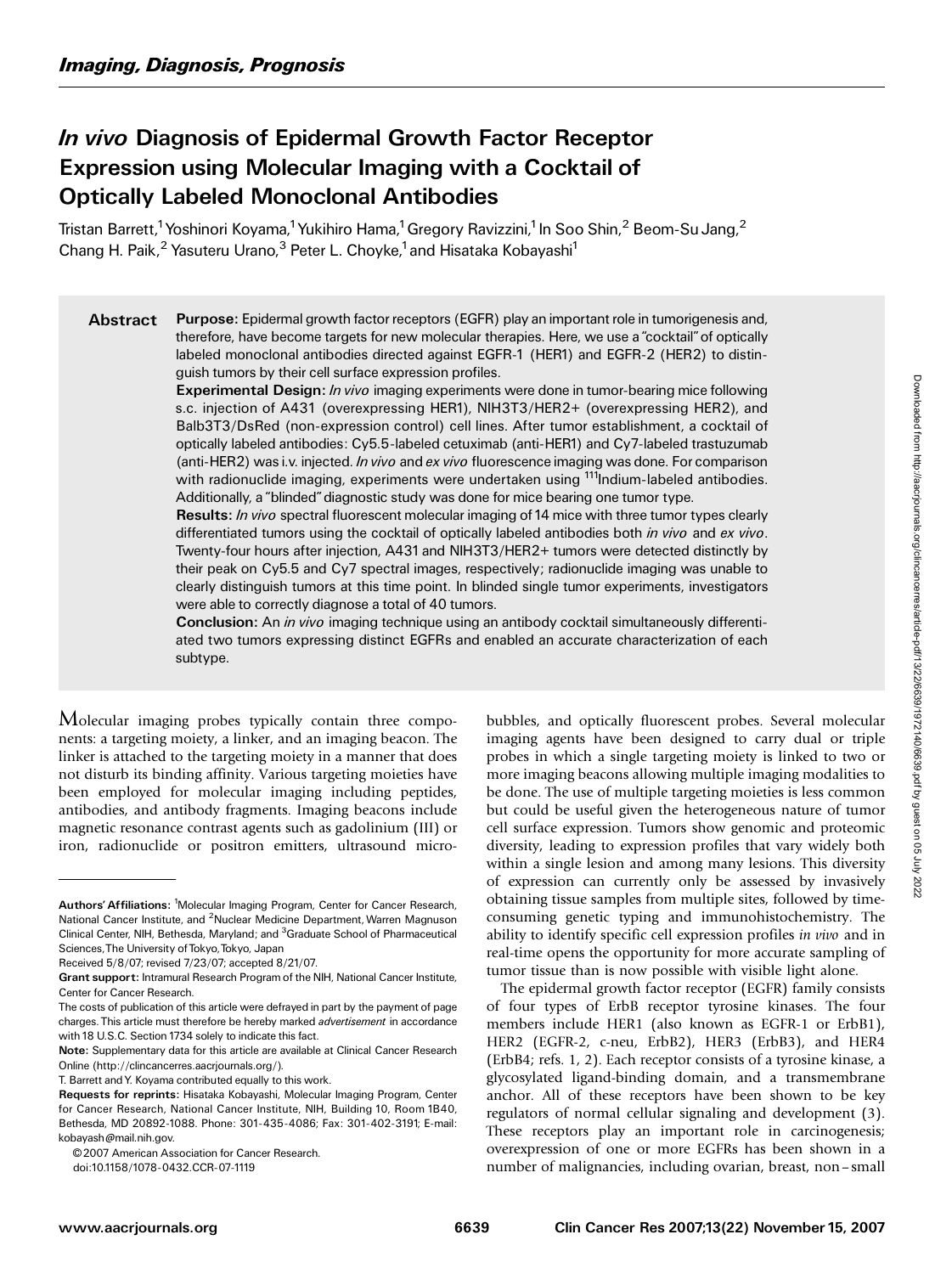cell lung cancer, and squamous cell carcinomas. Furthermore, high levels of expression often correlate with a poor prognosis  $(4-6)$ . In addition, these receptors have recently been found to be excellent epitopes for molecularly targeted cancer therapy. Therapeutic monoclonal antibodies targeting several of these receptors have recently been approved by the Food and Drug Administration (FDA): cetuximab—a chimeric human-murine antibody specific for HER1 receptors, and trastuzumab—a humanized anti-HER2 antibody are both in clinical use. However, the diagnostic potential of these agents has not yet been fully realized. It should be possible to use these agents, at considerably lower doses, as targeting moieties for imaging agents to better characterize the nature of tumor in vivo.

Optical imaging is ideally suited to multitargeted in vivo molecular imaging, offering a technique with high sensitivity and specificity, with excellent temporal and spatial resolution, but without exposure to ionizing radiation. In addition, more than one wavelength of light can be resolved using spectral imaging, thus, it is possible to simultaneously discern two or more optical probes each labeled with a different fluorophore (1, 7). If each fluorophore is conjugated to a different targeting agent (e.g., antibody), then it should be possible to resolve two or more populations of cells expressing these antigens. The main drawback of optical imaging is its limited depth of tissue penetration. In vivo optical imaging typically employs imaging in the near-IR (NIR) range of the optical spectra (650-900 nm). This is because hemoglobin, muscle, and fat are least efficient in absorbing light in the NIR range, allowing deeper tissue penetration of photons (7). Further advances in imaging technology, nanotechnology, and in the mathematical models used to map photon pathways may enable detection from deeper within tissues. However, at present, optical imaging is mainly limited to animal models, or surface applications in humans.

Here, we present a model in which two monoclonal antibodies (cetuximab and trastuzumab) were labeled with NIR optical probes and were then injected into mice with tumors expressing distinct EGFR subtypes in order to determine whether such a "cocktail" of molecular imaging agents could distinguish different cell types in vivo.

# Materials and Methods

#### Tumor cells

Two established cell lines were used: A431—a human epidermoid carcinoma cell line overexpressing the HER1 receptor, but minimally expressing the HER2 receptor, and NIH3T3-murine fibroblast-like cells. NIH3T3 cells do not express HER1 or HER2 receptors. The NIH3T3 cells were transfected with HER2 genes (3T3/HER2+), in order to overexpresses HER2 receptors (8). A431 cell lines were cultured in DMEM (Life Technologies), containing 10% fetal bovine serum (Life Technologies). 3T3/HER2+ cells were grown in RPMI 1640 (Life Technologies) containing 10% fetal bovine serum, 0.03% L-glutamine at 37 $\degree$ C, 100 units/mL of penicillin, and 100  $\mu$ g/mL of streptomycin in 5% CO2. Balb3T3 cell lines (American Type Culture Collection) were also employed as a negative control. These control cells did not express HER1 or HER2 receptors and were transformed by murine sarcoma virus and transfected with red fluorescence protein genes (Balb3T3/ DsRed).

## Transfection of red fluorescence protein (DsRed2) to Balb3T3 cells for validation

The red fluorescence protein, DsRed2-expressing plasmid, was purchased from Clontech Laboratories, Inc. The plasmid was transfected into the Balb3T3 cells in order to validate the results with targeted fluorophores (see below). The transfection of red fluorescence protein was done with an electroporation method using Gene Plus II (Bio-Rad Laboratories). Briefly,  $3 \mu$ g of DsRed2-expressing plasmid was mixed with 2 million Balb3T3 cells in 400  $\mu$ L of the cell culture medium (RPMI 1640 with 10% fetal bovine serum). The cell suspension was then placed in a pulse cuvette with a 4-mm gap (Bio-Rad Laboratories) and 250-V pulses were delivered after 950 cycles. The Balb3T3/DsRed cell was then cloned with the limited dilution culture method.

# Synthesis of antibody-conjugated NIR fluorescence dyes

Antibodies and fluorescent dyes. Erbitux, a FDA-approved chimeric human murine antibody specific for HER1 receptors, generically known as cetuximab, was purchased from Bristol-Myers Squibb Company. Herceptin, a FDA-approved humanized anti-human EGFR type 2 (HER2) antibody, generically known as trastuzumab, which has a complimentary determination region against HER2 grafted on a human IgG1 framework, was purchased from Genentech, Inc. Rhodamine green (RhodG) was purchased from Invitrogen Corporation. Cy5.5 NHS ester and Cy7 NHS ester were purchased from GE Healthcare.

Conjugation process. At room temperature, 500  $\mu$ g (3.3 nmol) of cetuximab or trastuzumab in  $Na<sub>2</sub>HPO<sub>4</sub>$  was incubated with 20 nmol of RhodG, 40 nmol of Cy5.5 NHS ester, or 30 nmol of Cy7 NHS ester dissolved in 5 mmol/L of DMSO, respectively, at pH 8.5 for 15 min at room temperature. The mixture was purified with a Sephadex G50 column (PD-10; GE Healthcare). Cetuximab-conjugated RhodG, trastuzumab-conjugated RhodG, cetuximab-conjugated Cy5.5, and trastuzumab-conjugated Cy7 samples (cetuximab-RhodG, trastuzumab-RhodG, cetuximab-Cy5.5, and trastuzumab-Cy7, respectively) were kept at  $4^{\circ}$ C in the refrigerator as stock solutions. The protein concentration of cetuximab-RhodG, trastuzumab-RhodG, cetuximab-Cy5.5, and trastuzumab-Cy7 samples were determined with Coomassie Plus protein assay kit (Pierce Biotechnology) by measuring the absorption at 595 nm with a UV-Vis system (8453 Value UV-Visible Value System, Agilent Technologies) using standard solutions of known concentrations of cetuximab or trastuzumab (100, 200, and 400  $\mu$ g/mL). Then, the concentration of RhodG, Cy5.5, or Cy7 was measured by the absorption at 503, 675, and 747 nm, respectively, with the UV-Vis system to confirm the number of fluorophore molecules conjugated with each cetuximab or trastuzumab molecule. The number of fluorophore molecules per cetuximab or trastuzumab was adjusted to  $\sim$  2.

# Radiolabeling of antibodies

Both antibodies were concentrated to  $\sim$  5 mg/mL and diafiltrated against 0.1 mol/L of PB at pH 9 with Centricon YM-50 (Millipore Corporation). Antibodies were reacted with a 20-fold molar excess of [(R)-2-amino-3-(4-isothiocyanatophenyl)propyl]-trans-(S,S)-cyclohexane-1,2-diamine-pentaacetic acid (CHX-A"), which was purchased from Macrocyclics as previously described (9, 10). Carrier-free  $^{111}$ InCl<sub>3</sub> was purchased from Perkin-Elmer. Both antibodies conjugated with CHX-A" were reacted with  $111$ In in 0.2 mol/L of sodium acetate buffer at pH 4.2 for 1 h at room temperature, as previously described (9, 11). The specific activities of the radiolabeled antibodies were 5.6 mCi/mg for cetuximab and 6.0 mCi/mg for trastuzumab. Purity was >98% as determined by instant TLC (GelmanSciences), developed with a solvent mixture containing 3:2:1 methanol/10% ammonium acetate in water/ 0.5 mol/L citric acid and size exclusion high-performance liquid chromatography using a TSK G3000SWxL column [0.07 mol/L PBS, 0.1 mol/L KCl (pH 6.8), 1 mL/min; Tosoh Bioscience LLC]. On instant TLC,  $^{111}$ In-labeled antibodies remains at the origin, whereas free  $^{111}$ In moves to the solvent front as <sup>111</sup>In citrate. The retention time of radiolabeled antibodies is 8.9 min on the size exclusion highperformance liquid chromatography.

#### Flow cytometry study

One-color flow cytometry was done for the assessment of the specificity of cetuximab-RhodG against A431 cells and trastuzumab-RhodG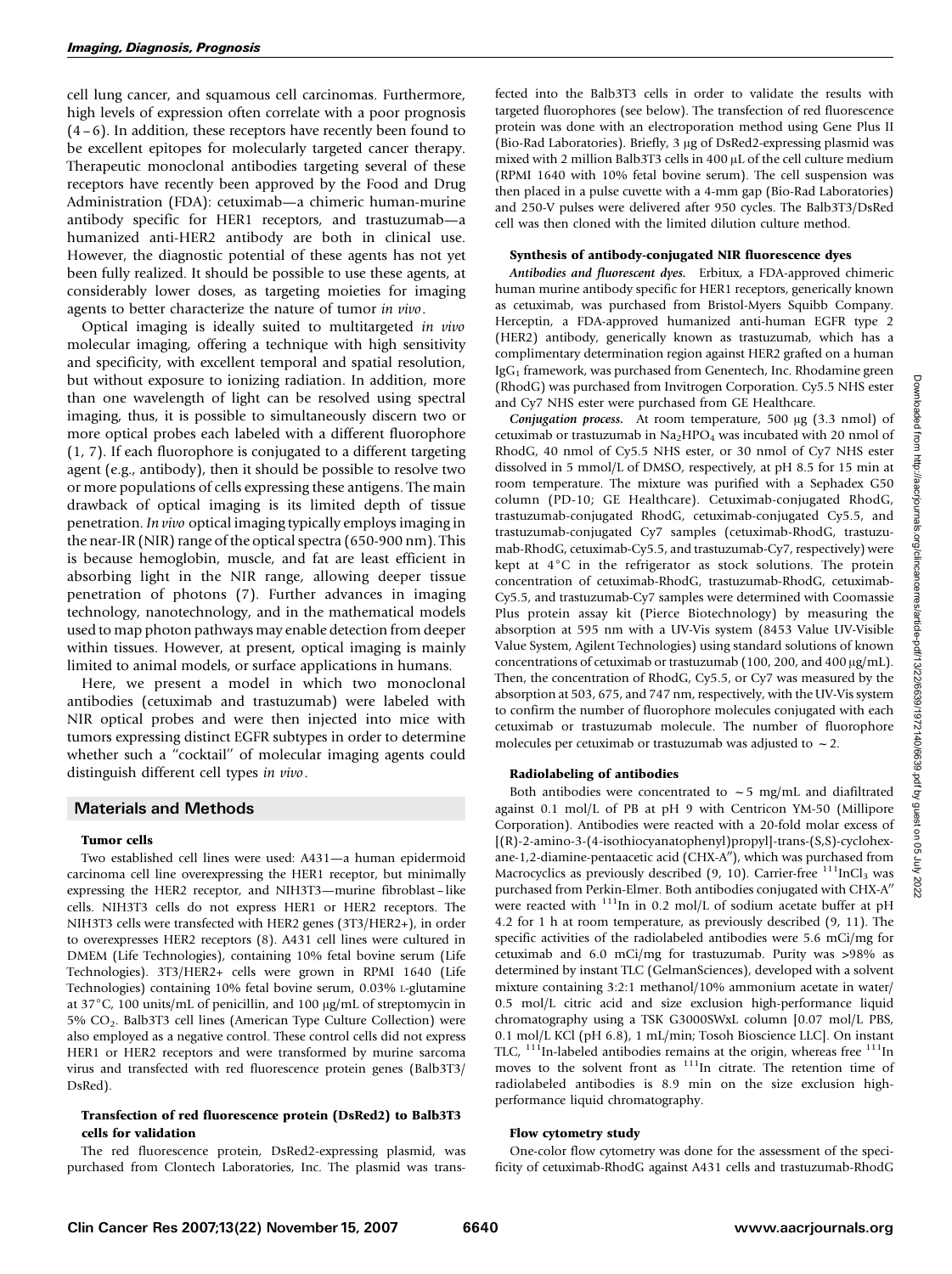against 3T3/HER2+ cells because flow cytometry is not efficient in the NIR range. 3T3/HER2+ cells  $(1 \times 10^4)$  were plated on a 12-chamber well and incubated for 16 h. Cetuximab-RhodG or trastuzumab-RhodG was added to the medium  $(1 \mu g/mL)$  and the cells were incubated for 3 h. Three hours after incubation, flow cytometry was done. The argon ion 488 nm laser was employed for excitation. Signals from cells were collected using a 530/30 nm band-pass filter. Cells were analyzed in a FACScan cytometer (Becton Dickinson) and all data were analyzed using CellQuest software (Becton Dickinson). The fluorescence capability of each fluorophore was referred to as the mean fluorescence index.

#### Fluorescence microscopy

Two sets of A431 and 3T3/HER2+ cells (each  $1 \times 10^4$ ) were plated on a cover glass – bottomed culture well and incubated for 16 h. Either cetuximab-Cy5.5 or trastuzumab-Cy7 was added to each of the four cultured media (30 µg/mL). The cells were incubated and removed at the following time points: 1, 4, 8, 24, and 48 h. Following removal, cells were washed once with PBS and fluorescence microscopy was immediately done using an Olympus BX61 microscope (Olympus America, Inc.) equipped with the two following filter settings: excitation wavelength 590 to 650 nm, emission wavelength 662.5 to 737.5 nm for Cy5.5 spectra range, and excitation wavelength 672.5 to 747.5 nm, and emission wavelength 765 to 855 nm for Cy7 spectra range. Transmitted light differential interference contrast images were also acquired. A431 cells incubated with trastuzumab-Cy7 and 3T3/HER2+ cells incubated with cetuximab-Cy5.5 served as ''crossover'' negative controls for the fluorescence microscopy experiments.

#### Immunoreactivity and Scatchard plot analysis

The immunoreactivity of the radiolabeled cetuximab or trastuzumab was determined using a previously described cell-binding assay (12). In brief, aliquots of <sup>111</sup>In-labeled cetuximab or trastuzumab (3 ng/100  $\mu$ L) were incubated for 1 h at  $4^{\circ}$ C with  $2 \times 10^6$  A431 or 3T3/HER2+ or Balb3T3/DsRed cells. The cell-bound radioactivity was separated by centrifugation and counted in a gamma-counter. Nonspecific binding to the cells was examined under conditions of antibody excess (20 µg of nonradiolabeled antibodies). The specific binding was obtained by subtracting the nonspecific cell-bound radioactivity from the total cellbound radioactivity.

In order to validate the number of receptors in each cell, Scatchard plot analyses were done as previously described (13). In brief, serial dilutions of 111In-labeled cetuximab or trastuzumab (10, 20, 50, 100, and 200 ng/100  $\mu$ L) were incubated for 1 h at 4 °C with 2  $\times$  10<sup>5</sup> A431 or  $3T3/HER2+$  cells suspended in 100  $\mu$ L of PBS. The specific binding was obtained by subtracting the nonspecific cell-bound radioactivity from the total cell-bound radioactivity as described above, and the receptor number on each cell was calculated.

# Animal model

All procedures were carried out in compliance with the Guide for the Care and Use of Laboratory Animal Resources (1996), National Research Council, and approved by the local Animal Care and Use Committee. Two each of A431, 3T3/HER2+ and Balb3T3/DsRed tumors were established. For each cell line, 2 million (200 µL) cells, suspended in PBS, were injected s.c. onto the back of the mice, following i.p. administration of ketamine (90 mg/kg; Ketaset, Aveco, Inc.) with xylazine (9 mg/kg; AnaSed, Lloyd, Inc.) as a general anesthetic. A431 cells were implanted on the left shoulder and right hip, 3T3/HER2+ cells on the right shoulder and left hip, and Balb3T3/DsRed cells on bilateral flank regions (Supplemental Fig. S1). Tumors were monitored for growth and imaging was undertaken when tumors reached an appropriate size (10-14 days after implantation).

#### In vivo spectral fluorescence imaging study

Initial ''baseline'' experiments using A431 and 3T3/HER2+ tumors were done to determine proof of principle, tumor growth rates,

antibody dosage, and time of imaging post-antibody administration. Fourteen female nude mice (National Cancer Institute Animal Production Facility) were implanted with tumors (as described above). A 200  $\mu$ L mixture containing 50  $\mu$ L (concentration of 1  $\mu$ g/ $\mu$ L) of each antibody-optical agent conjugate and 100 µL of PBS was prepared. The antibody cocktail was injected i.v. via the mouse tail vein 24 h prior to optical imaging. Prior to imaging, mice were anesthetized with i.p. administered 10% pentobarbital sodium (nembutal, Abbott Laboratories) with 0.1% scopolamine butylbromide (buscopan injection, Nippon Boehringer Ingelheim, Co.). Spectral fluorescence images were obtained using the Maestro In-Vivo Imaging System (CRi, Inc.). For a red light filter, a band-pass filter from 615 to 665 nm and a long-pass filter over 700 nm were used for excitation and emission light, respectively. The tunable filter was automatically stepped in 10-nm increments from 650 to 950 nm, whereas the camera captured images at each wavelength interval with constant exposure. Spectral fluorescence images based on autofluorescence, Cy5.5, and Cy7 spectra were obtained. Spectral libraries for Cy5.5 and Cy7 were imported and the respective spectra unmixed (see Fig. 1 for schema), using commercial software (Maestro software, CRi, Inc.). Specifically, blood pool images from non – tumor-containing regions were unmixed from tumorcontaining regions to reduce background contamination from the unbound optically labeled antibodies. Mice were sacrificed with carbon dioxide immediately after completion of imaging. Surgery was then done to resect the tumors and enable ex vivo optical imaging, using the same Maestro settings.

# Semiquantitative biodistribution and tumor accumulation analysis using scintigraphy obtained with <sup>111</sup>In-labeled antibodies

Indium  $\binom{111}{11}$  labeled antibody conjugates were injected into mice bearing multiple tumors to monitor antibody biodistribution. Four mice were injected i.v. with 280  $\mu$ Ci/50  $\mu$ g of  $^{111}$ In-cetuximab, and four mice with  $300 \mu$ Ci/50  $\mu$ g <sup>111</sup>In-trastuzumab. Serial scintigraphy was obtained at 1, 2, and 4 days after injection of each radiolabeled antibody. Images were taken with 100,000 counts collected from each mouse using the A-Spect system (Gamma Medica, Inc.), equipped with a 2-mm pinhole collimator.

### Blinded diagnostic study

In order to replicate a scenario more relevant to clinical practice, an observer experiment was conducted in which the antibody cocktail was injected into mice expressing only one of the tumor types, five mice with two A431 tumors, and five mice with two 3T3/HER2+ tumors. Spectrally resolved images were sequentially shown to observers by covering over one lesion on the image producing 10 images per tumor group and 20 tumor images altogether. These images were placed in random order and shown to two investigators, experienced in optical imaging, who were aware of the variables used for the initial experiments (Y. Hama and H. Kobayashi) but who were blinded to the tumor types present in each mouse. The investigators were asked to correctly identify the correct tumor type based on the fluorescence pattern of each tumor. Thus, a total of 40 images were submitted for assessment by two observers.

## **Results**

#### In vitro analysis

Flow cytometry study. Fluorescence-activated cell sorting studies showed appropriate binding of each antibody conjugate to the cell line expressing the respective characteristic antigen (Fig. 2A-B). Cetuximab-RhodG showed strong binding affinity to the HER1-overexpressing A431 cells, as shown by the mean fluorescence index, which is several orders of magnitude higher (10<sup>3</sup>) than control cells. Incubation of A431 cells with trastuzumab-RhodG produced slightly higher binding than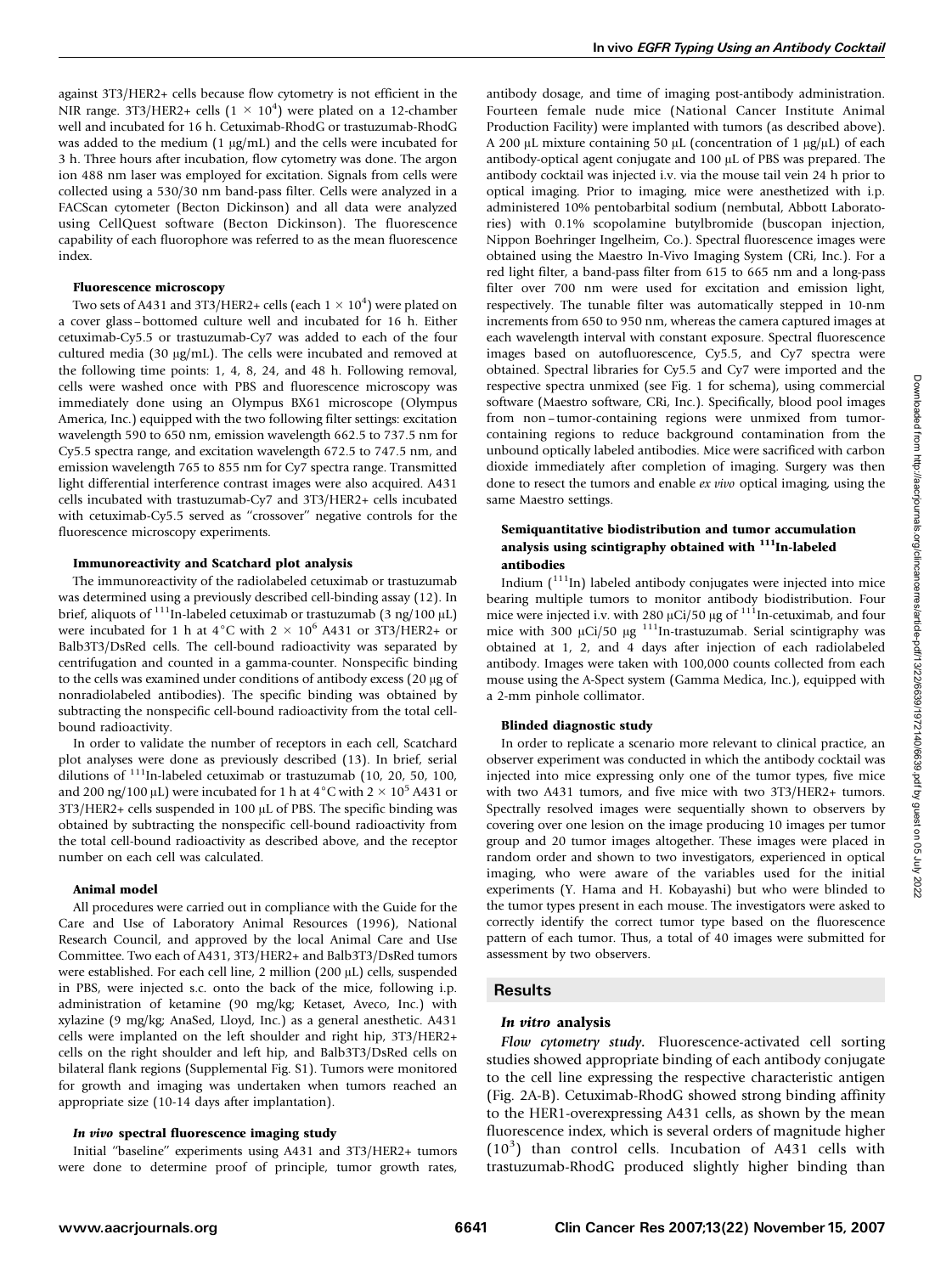

Fig. 1. Schema representing the acquisition and post-processing of optical images on the CRi Maestro In-Vivo Imaging System (see Supplemental Fig. S1 for respective tumor locations). Spectral fluorescence images consisting of blood pool, Cy5.5, and Cy7 spectra were obtained. Spectral libraries for Cy5.5 and Cy7 were imported and the respective spectra unmixed to produce a composite image.

control cells, indicating either minimal specific binding of the antibody or nonspecific binding (Fig. 2A). Trastuzumab-RhodG showed high affinity for the 3T3 cells engineered to express HER2 receptors. Incubation with cetuximab-RhodG again showed low levels of binding to 3T3 HER2+ cells compared with control cells, which is likely representative of nonspecific binding in this non –HER1 receptor–expressing cell line (Fig. 2B).

Fluorescence microscopy. Fluorescence microscopy was used to show the binding of fluorescently-labeled antibody to cells in vitro. Cetuximab-Cy5.5 bound to the surface of A431 cells as early as 1 h postincubation (Fig. 2C). The antibody conjugate was gradually internalized, and became perinuclear 24 h postincubation. Trastuzumab-Cy7 also bound to the surface of 3T3/HER2+ cells within 1 h after incubation, with the complex gradually internalizing over the next several hours (Fig. 2C). Control experiments showed no binding of either trastuzumab-Cy7 to A431 cells, or cetuximab-Cy5.5 to 3T3/HER2+ cells (Fig. 2C).

Immunoreactivity and receptor numbers. Specific binding of antibody was found only for  $111$ In labeled cetuximab against A431 cells and <sup>111</sup>In-labeled trastuzumab against 3T3/HER2+ cells. Receptor number on each cell was calculated using the Scatchard plot analysis (14), and was found to be  $\sim$  1.5 million copies of HER1 for A431 cells, and  $\sim$  2.2 million copies of HER2 for 3T3/HER2+ cells. These figures are consistent with previously reported numbers for receptor overexpression (15).

## In vivo imaging

Spectral fluorescence imaging following injection of an antibody cocktail can distinguish tumors that overexpress either HER1 or HER2 receptors. Initial experiments showed clear differentiation on spectral images between the two tumor types A431 and 3T3/HER2+ after administration of the antibody-optical agent cocktail of cetuximab-Cy5.5 and trastuzumab-Cy7 (Fig. 3). Tumor growth rates were variable, and to ensure optimal imaging conditions, further experiments were monitored 10 to 14 days postimplantation for tumor growth, and imaging was undertaken when appropriate tumor sizes were reached. The optimal antibody dose was determined to be 50 µg for both cetuximab and trastuzumab, and the best imaging time was shown to be 24 h after injection of the antibody cocktail. Following the initial proof of principle experiments, subsequent experiments employed Balb3T3/DsRed tumors as a control. The latter tumor serves as a control because it expresses neither HER1 nor HER2 receptors, but has been engineered to express red fluorescence protein. Thus, there should be only minimal (blood pool) uptake of the antibody-optical agents, but the presence of tumor could be shown by imaging in the green light range and detecting the inherent red fluorescence.

Further control experiments were also established as follows (data not included). Two mice were imaged after tumors reached an appropriate size, without administration of the antibody cocktail; no enhancement was seen on either Cy5.5 or Cy7 spectra. Additionally, crossover antibody experiments were undertaken, wherein a cocktail of cetuximab linked to Cy7 and trastuzumab linked to Cy5.5 was prepared. Two mice showed appropriate uptake of the agents, with 3T3/HER2+ tumors having appropriate peaks in the Cy5.5 spectra range, and A431 tumors expressing peaks in the Cy7 spectra.

Radionuclide imaging can diagnose the distinct tumor types, but takes longer than spectral fluorescence imaging. Scintigraphy revealed that the two radiolabeled antibodies showed different biodistribution and tumor accumulation patterns. Cetuximab was quickly cleared from the circulation and accumulated in the liver within 24 h, thus cetuximab produced a better tumor-to-background ratio for A431 tumors as well as a better A431 tumor-to-3T3/HER2+ tumor ratio (Fig. 4A). In contrast, trastuzumab was cleared from the circulation much more slowly than cetuximab. Therefore, prolonged high background activity derived from the retention of the agent in the blood pool compromised the 3T3/HER2+ tumor-tobackground ratio as well as 3T3/HER2+ tumor-to-A431 tumor ratio (Fig. 4B). Therefore, specific accumulation of trastuzumab into 3T3/HER2+ was not apparent until at least 2 days postinjection, but was visualized most clearly at 4 days after injection—when the blood activity went down.

In all 14 mice, spectral fluorescence imaging was able to differentiate A431, 3T3/HER2+, and Balb3T3/DsRed 24 h after injection of the antibody cocktail both in vivo (Fig. 4C) and ex vivo, post-resection (Fig. 4D). However, A431 tumors were clearer, implying increased uptake of its respective antibodyoptical agent conjugate. As expected, the Balb3T3/DsRed tumors produced spectra consistent with a mixture of the two optical agents. This can be explained by the combined presence of both optically labeled antibodies within the blood pool in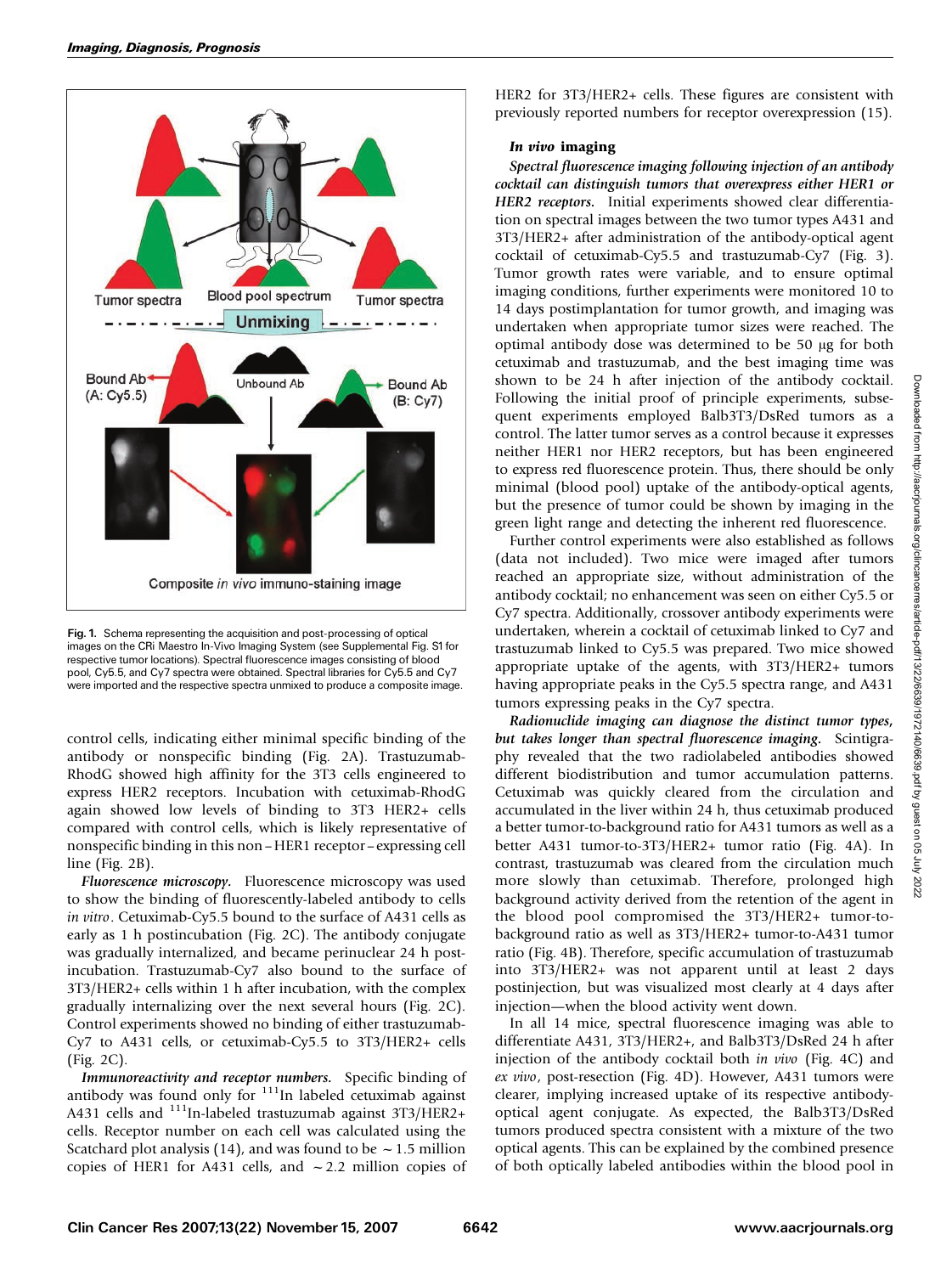the tumor. Using spectrally resolved optical imaging, the background signal can be subtracted, thus producing an earlier and clearer differentiation of tumor subtype, when compared with scintigraphic techniques.

Cocktail injection of two specific antibodies can distinguish the expression of EGFRs, even when only one tumor exists in the body. Having established the ability of the technique to differentiate two different tumors simultaneously in vivo, we also attempted to replicate another clinical scenario in which only one tumor subtype was present. Ten additional mice implanted with either A431 or 3T3/HER2+ were imaged after injection of the optically labeled antibody cocktail (Supplemental Table S1) and the images were presented to two authors (H. Kobayashi and Y. Hama) who were blinded to the tumor type (example images are provided in Supplemental Fig. S2). Both investigators were individually able to correctly diagnose tumors in all of their 20 cases, giving a total accuracy of 100% (40/40 cases).

In order to quantify these results, pixel intensity values were obtained from both the Cy5.5 and Cy7 spectral images for each

tumor. Regions of interest were drawn around each of the two tumors and the midline region (to measure the background signal; Fig. 5A-B). Average pixel intensities from the regions of interest in the tumor were divided by the average pixel intensity from the background regions of interest to derive a signalto-noise ratio. The process was repeated for each tumor using Cy5.5 spectral and Cy7 spectral images using the same regions of interest (Table 1). It was expected that because 3T3/HER2+ tumors bind trastuzumab-Cy7, they would have a high signalto-noise ratio for Cy7 spectra, and a low ratio (close to background) for the Cy5.5 spectra. The opposite should be true for A431 tumors, which preferentially bind cetuximab-Cy5.5, although there was also a small amount of expression of HER2 receptors in these tumors resulting in some signal on the Cy7 spectral images. The results from Table 1 can be expressed in a scatter graph (Fig. 5C). It is clear from this graph that the two tumor types can be quantitatively differentiated, although, as expected, A431 tumors also tend to have a higher relative signal in the Cy7 spectra than 3T3/HER2+ tumors have for the Cy5.5 spectra.



Fig. 2. Fluorescence-activated cell sorting flow cytometry and fluorescence microscopy studies. Results for A431 (A) and 3T3/HER2+ (B) cell lines 3 h after incubation with antibody linked to a fluorescent dye.Cetuximab (antibody to HER1) linked to RhodG (Erb-RG) shows strong binding affinity to HER1-overexpressing A431cells. Trastuzumab (antibody to HER2) linked to RhodG (Herceptin-RG) shows high affinity for 3T3 cells engineered to express HER2 receptors. Note nonspecific binding of Erb-RG to 3T3/HER2+ cells not expressing HER1receptors as compared with control cells, and nonspecific binding and/or weak binding of trastuzumab (Herceptin)-RhodG to A431 cells which minimally express HER2 receptors. *C, m*icroscopic studies done on Olympus BX61 microscope (magnification, ×20). A431 cells (1 ×10<sup>4</sup>) incubated with cetuximab-Cy5.5 and viewed under fluorescence filter after 1, 8, and 24 h of incubation (*top left*). 3T3/HER2+ cells (1 × 10<sup>4</sup>) incubated with trastuzumab-Cy7, viewed at 1, 8, and 24 h postincubation (bottom left). Crossover antibody control experiments show no antibody uptake (top and bottom right).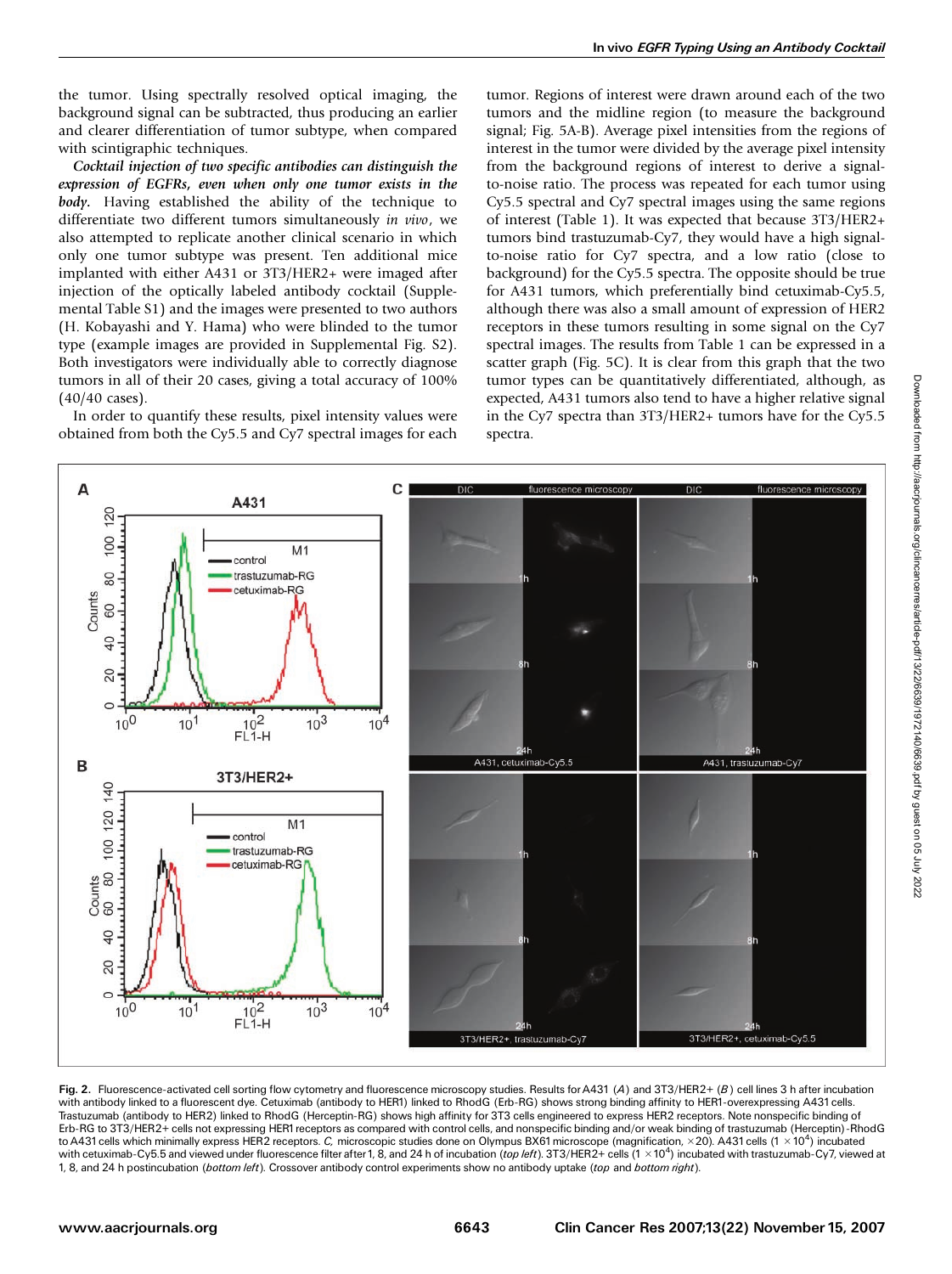

Fig. 3. In vivo optical imaging of two tumor types. Example from the initial proof of principle experiments, using two tumor types: A431 (arrows) and 3T3/HER2+ (arrowheads).The two tumor types have different peak wavelengths as reflected in the Cy5.5 and Cy7 spectral images; this can be unmixed on the composite image.This allows the differentiation of the two tumors types from each other and background signal, due to targeted uptake of the respective optical agent-antibody complex by each tumor type.

# **Discussion**

This study shows that it is possible to inject a cocktail of two distinct optically labeled monoclonal antibodies and correctly identify and characterize two different tumor types, each predominantly expressing a different cell surface antigen. Initial in vitro experiments established binding of the antibody conjugates to their respective cell lines. Fluorescence-activated cell sorting studies showed a  $\sim$  2.5-log increase in binding of cetuximab to A431 expressing HER1 receptors, and trastuzumab to 3T3/HER2+ cells expressing HER2 receptors; this was validated by the binding assay using  $111$ In-labeled antibodies. Fluorescence microscopy showed binding of the antibody complexes to the cell surface and gradual internalization into the cell. In single antibody scintigraphy studies, <sup>111</sup>In-labeled trastuzumab failed to detect specific tumor (3T3/HER2+) at 24 h and longer imaging times were required because of its prolonged serum clearance (Fig. 4A-B). However, we were able to show targeted optical imaging of two tumor subtypes in vivo 24 h postinjection of the antibody cocktail using optical imaging because it was possible to subtract the blood pool spectra of these NIR dyes from the tumor spectra, something that is not possible to do with radiolabeled imaging (Fig. 4C). Therefore, after optically labeled monoclonal antibodies have

bound to their target, spectrally resolved imaging with background unmixing allows the correct tumor to be identified. We also replicated another clinical scenario in which only one tumor type was present. Following injection of the optically labeled antibody cocktail, observers blinded to the nature of the tumor correctly characterized all 40 of 40 tumors.

Alternative tumor models. Our experiments were used as a proof of principle of the targeted imaging technique in vivo, thus selection of a more simplistic model was appropriate. In order to prove that the technique is not only applicable to the cell lines we selected, we briefly carried out additional experiments on five mice, s.c. implanted with separate tumors known to overexpress HER2: the ovarian cancer cell line SKOV-3 (ref. 16; Supplemental Fig. S3). The mice were also implanted with A431 tumors to allow direct comparison. Once again, the tumors could easily be separated and subtyped following unmixing by spectral resolution (Supplemental Fig. S4).

Orthotropic implantations would provide us with a more accurate clinical model (17). In order to evaluate an orthotropic model, we conducted additional experiments in which five mice were implanted with MDA-MB-468 (by intramammary injection). MDA-MB-468 is a human breast adenocarcinoma cell line that overexpresses HER1, but has only a minimal expression of HER2 (refs. 18, 19; Supplemental Fig. S3). These mice were also s.c. implanted with the HER2-positive gastric carcinoma cell line N87 (Supplemental Fig. S3) or ovarian cancer cell line SKOV-3 periumbilically for comparison. Once again, the two tumor types could be successfully differentiated after spectral unmixing (Supplemental Figs. S5 and S6), proving that orthotropic models could also be studied using our techniques. Furthermore, genetically engineered spontaneous cancer models are the most optimal way to study tumors. Herein, different spontaneous tumor cell lines could be engineered to express a different colored fluorescent protein, along with a specific receptor overexpression (20). Subsequently, targeted optical-antibody imaging could be correlated to the "auto"-fluorescence produced by the fluorescence proteins within the tumor cells, detected at different optical wavelengths. Such techniques might prove to be a useful means of testing its ability to quantify receptor expression in mixed overexpression models. We did not study this directly and this would be an area for further work, however, we did use a red fluorescence protein – transfected cell line as a control (Balb3T3/DsRed), thus establishing the ability of our technique to detect inherent fluorescence expression.

It could be contended that, in some clinical circumstances, tumors may overexpress one, two, or more receptor targets to varying degrees, and the use of models in which only one receptor is highly overexpressed is not representative of this. Nevertheless, the technique needs to be established before it can be refined, and further tested for the ability to detect smaller copies of targets and to quantify the extent of overexpression in mixed models.

Clinical implications. This work has a number of practical implications. From the perspective of whole-body imaging, only positron emission tomography and a single photon emission computed tomography have sufficient coverage and sensitivity for targeted imaging of HER1 and HER2 receptors in vivo (21). However, positron emission tomography and single photon emission computed tomography are limited in their spatial resolution, expose the patient to ionizing radiation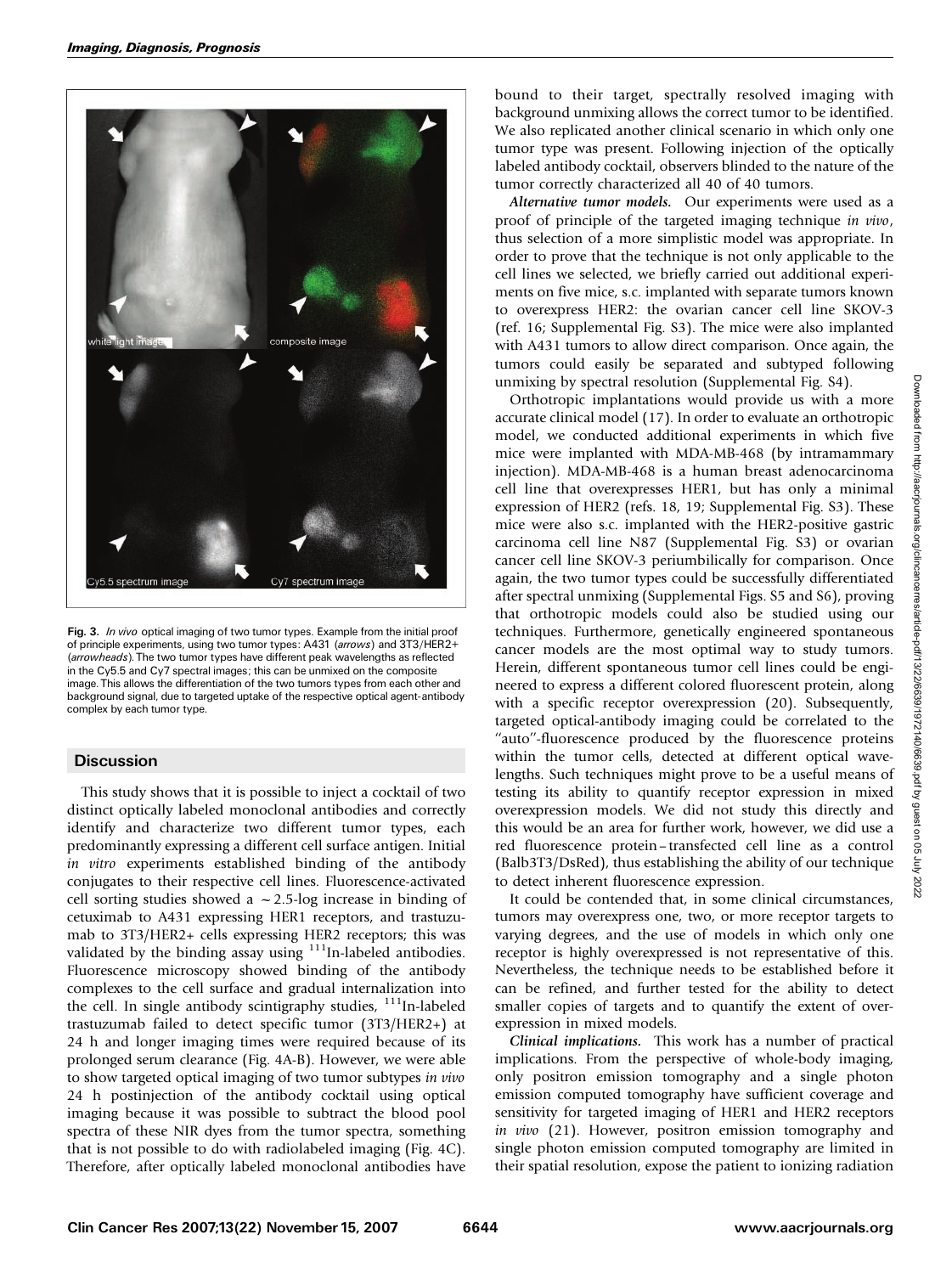and, because they are monochromatic, only one type of signal is generated, limiting the ability to differentiate more than one target at a time. In contrast, optical imaging not only has high sensitivity and good temporospatial resolution but is also polychromatic, opening up the possibility for multicolor, multiparameter imaging. However, it is limited in its ability to penetrate tissue deep to the surface. The use of NIR fluorescence and improvements in instrumentation may help to overcome this limitation but optical imaging is still fundamentally limited to surface targets. More realistically, optical imaging can be envisioned to detect superficial tumors (i.e., breast), or it can be adapted for endoscopic or surgical use (e.g., esophageal-gastro-duodenoscopy, bronchoscopy, colonoscopy, laparoscopic surgery). Furthermore, its ease of use, realtime acquisition and lower cost compared with positron emission tomography and single photon emission computed tomography, make optical imaging an ideal modality for intraoperative or endoscopic imaging.

Clinical relevance. The EGFRs HER1 and HER2 were used as targets in this study. As previously noted these receptors are found on a number of tumor types, including ovarian, breast, and lung cancer although they are not always overexpressed (4, 5); additionally, they can be found on normal epithelial tissue but at much lower levels of expression (22, 23). We used



Fig. 4. <sup>111</sup>In scintigraphy experiments and multitumor *in vivo* spectral fluorescence compared. Fifty micrograms of <sup>111</sup>In-labeled cetuximab (A) or trastuzumab (B) injected into mice bearing A431 (arrows), 3T3/HER2+ (arrowheads), and Balb3T3/DsRed tumors. Serial scintigrams were taken at 1, 2, and 4 d after injection. Tumor locations are shown. Cetuximab is quickly cleared from the circulation, being seen predominantly in the liver and A431 tumors as early as 1d. Trastuzumab is cleared from the circulation more gradually, producing a prolonged high background; specific accumulation into the 3T3/HER2+ tumors is not apparent until at least 2 days, but most clearly at 4 d, after injection, when the blood activity goes down. In vivo (C) and ex vivo (D) optical imaging from mouse 13. Curved arrow, Balb3T3/DsRed tumors. C, white light images show tumor location.Cy5.5 spectral image shows strong uptake of cetuximab-Cy5.5 byA431tumors, presence in the blood pool of the agent from Balb3T3/DsRed tumors, and no uptake by 3T3/HER2+ tumors.Cy7 spectral image shows increased uptake of trastuzumab-Cy7 by 3T3/HER2+ tumors, and low presence associated with Balb3T3/DsRed (likely blood pool uptake) and A431 (possibly weak binding, or blood pool uptake).The composite image (unmixing) allows the differentiation of the tumors: red, A431; green, 3T3/HER2+; orange (mixed color), Balb3T3/DsRed. D, ex vivo images reflect the in vivo findings. Removal of background signal more clearly shows the presence of a mixture of antibody-optical agents in the Balb3T3/DsRed tumors.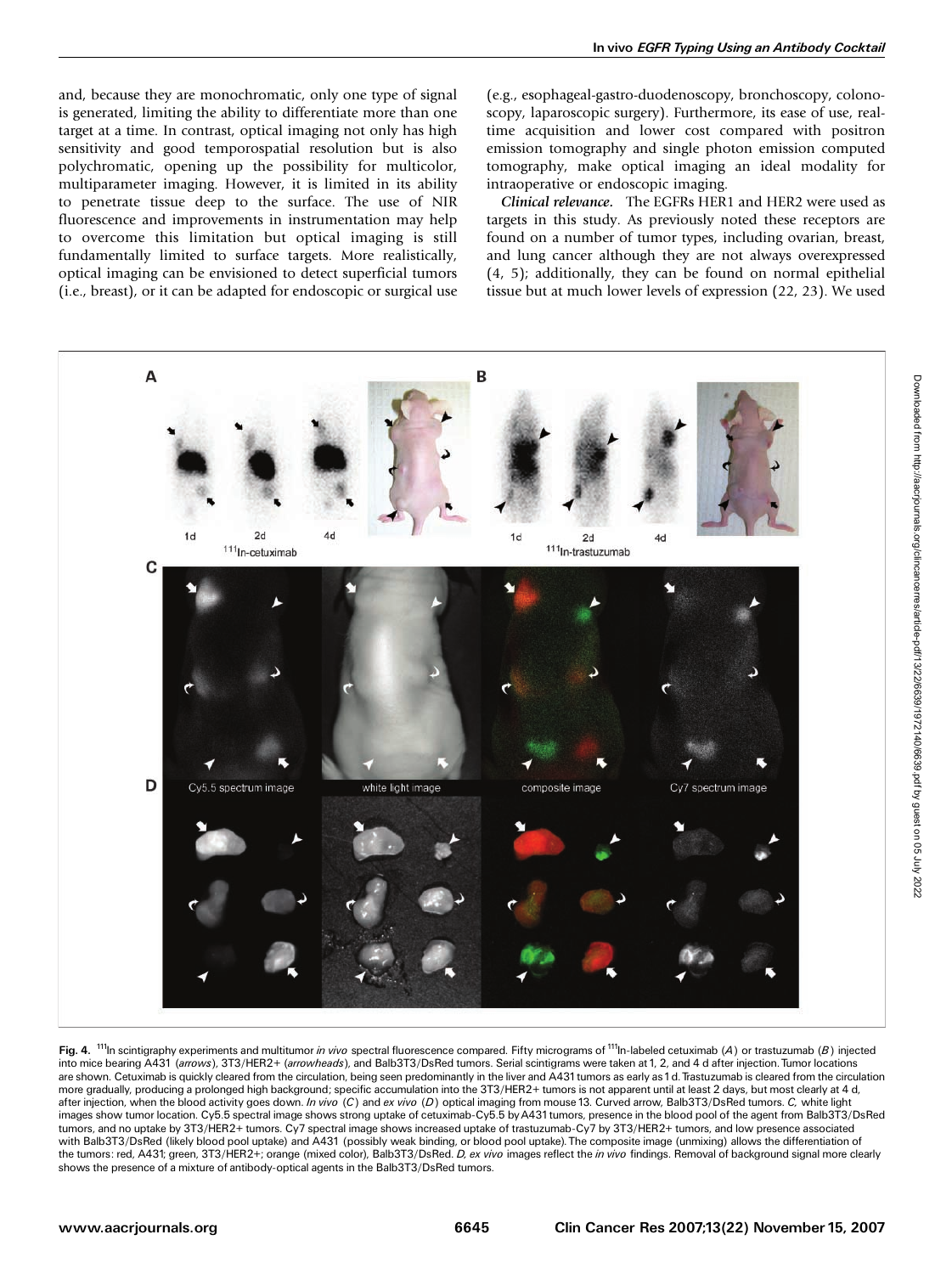the antibodies cetuximab (erbitux) and trastuzumab (herceptin), both FDA-approved monoclonal antibodies, to target the receptors HER1 and HER2, respectively. These antibodies are clinically relevant: herceptin is FDA-approved for the treatment of HER2-overexpressing, lymph node –positive breast cancer (24). Erbitux is FDA-approved for the treatment of patients with advanced metastatic colorectal cancer and, in combination with radiation therapy, for patients with squamous cell cancer of the head and neck that cannot be removed by surgery (25).

Advantages over radionuclide imaging. A characteristic of monoclonal antibodies is that they clear very slowly from the blood pool, leaving a background signal, making target detection more difficult. This is unavoidable with radionuclide imaging because there is no way of reducing background signal without also reducing the target signal but can be substantially reduced with spectral unmixing using optical imaging. Even so, unmixing is not a perfect solution. The problem of background signal was highlighted by the observation that A431 tumors

produced a small, but noticeable signal in the Cy7 range (fluorescent dye linked to the HER2-selective trastuzumab) and 3T3/HER2+ tumors produced a small amount of signal in the Cy5.5 range (dye linked to the HER1-selective cetuximab). In the case of the weakly HER2-expressing A431 tumors, this could represent minimal binding of the trastuzumab-Cy7 to the tumor. However, 3T3/HER2+ tumors do not express HER1 receptors, thus, any signal corresponding to the Cy5.5 spectra represents background blood pool signals from the cetuximab-Cy5.5 complex. Tumors have an increased blood volume compared with normal tissue and nonspecific accumulation of unbound antibody conjugate within or near the tumor is a real possibility, and might affect the specificity of detection with these agents. This finding is consistent with the tumor accumulation shown by scintigraphy, from which it is not possible to subtract the blood pool because of the monochromatic nature of radionuclide imaging. In theory, using different radioisotopes with different energies, it might be possible to

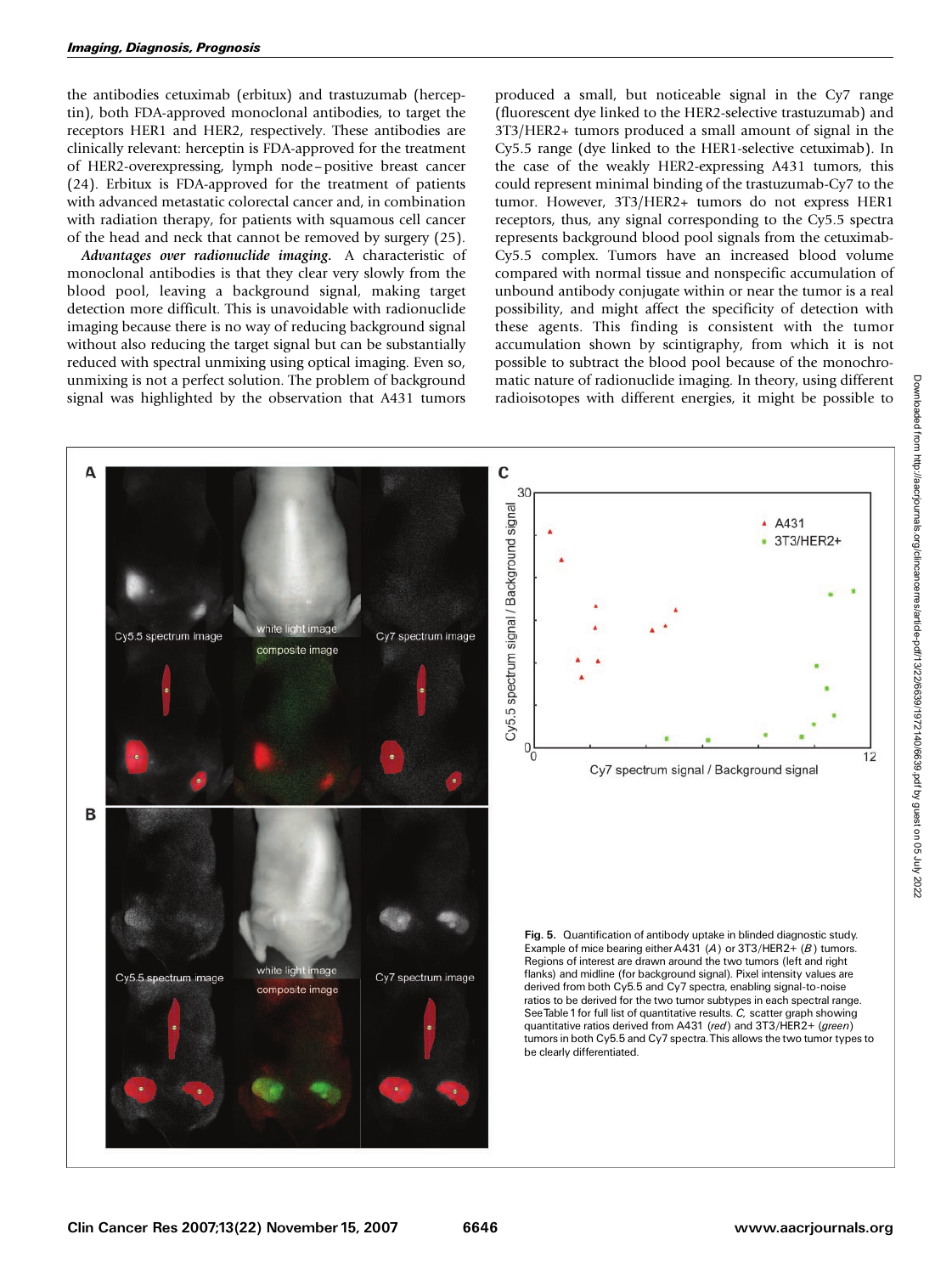| Mouse          | Regions of interest, average pixel intensity |                          |                       |                     |                         |                       | Signal-to-noise ratios |                   |
|----------------|----------------------------------------------|--------------------------|-----------------------|---------------------|-------------------------|-----------------------|------------------------|-------------------|
|                | <b>Tumor subtype</b>                         | <b>Tumor</b><br>location | <b>Tumor</b><br>Cy5.5 | <b>Tumor</b><br>Cy7 | <b>Midline</b><br>Cy5.5 | <b>Midline</b><br>Cy7 | Tumor/BG<br>(Cy5.5)    | Tumor/BG<br>(Cy7) |
| 1              | 3T3/HER2+                                    | Right flank              | 111.27                | 46.25               | 29.27                   | 4.32                  | 3.80                   | 10.71             |
|                | 3T3/HER2+                                    | Left flank               | 81.33                 | 43.13               | 29.27                   | 4.32                  | 2.78                   | 9.98              |
| 2              | 3T3/HER2+                                    | Right flank              | 46.49                 | 24.51               | 43.10                   | 5.18                  | 1.08                   | 4.73              |
| $\overline{2}$ | 3T3/HER2+                                    | Left flank               | 38.86                 | 32.17               | 43.10                   | 5.18                  | 0.90                   | 6.21              |
| 3              | 3T3/HER2+                                    | Right flank              | 83.45                 | 35.68               | 55.73                   | 4.32                  | 1.51                   | 8.26              |
| 3              | 3T3/HER2+                                    | Left flank               | 71.31                 | 41.22               | 55.73                   | 4.32                  | 1.28                   | 9.54              |
| 4              | 3T3/HER2+                                    | Right flank              | 305.80                | 58.71               | 16.98                   | 5.55                  | 18.01                  | 10.58             |
| 4              | 3T3/HER2+                                    | Left flank               | 312.84                | 63.28               | 16.98                   | 5.55                  | 18.42                  | 11.4              |
| 5              | 3T3/HER2+                                    | Right flank              | 96.47                 | 42.18               | 13.84                   | 4.04                  | 6.97                   | 10.44             |
| 5              | 3T3/HER2+                                    | Left flank               | 132.84                | 40.74               | 13.84                   | 4.04                  | 9.60                   | 10.08             |
| 6              | A431                                         | Right flank              | 349.95                | 5.03                | 15.83                   | 5.14                  | 22.11                  | 0.98              |
| 6              | A431                                         | Left flank               | 402.57                | 2.93                | 15.83                   | 5.14                  | 25.43                  | 0.57              |
|                | A431                                         | Right flank              | 404.92                | 12.45               | 24.28                   | 5.65                  | 16.68                  | 2.20              |
|                | A431                                         | Left flank               | 251.5                 | 8.85                | 24.28                   | 5.65                  | 10.36                  | 1.57              |
| 8              | A431                                         | Right flank              | 224.78                | 9.8                 | 27.11                   | 5.80                  | 8.29                   | 1.69              |
| 8              | A431                                         | Left flank               | 439.71                | 29.28               | 27.11                   | 5.80                  | 16.22                  | 5.05              |
| 9              | A431                                         | Right flank              | 410.81                | 27.69               | 29.68                   | 6.58                  | 13.84                  | 4.21              |
| 9              | A431                                         | Left flank               | 426.39                | 30.83               | 29.68                   | 6.58                  | 14.37                  | 4.69              |
| 10             | A431                                         | Right flank              | 350.24                | 12.09               | 24.80                   | 5.54                  | 14.12                  | 2.18              |
| 10             | A431                                         | Left flank               | 253.39                | 12.64               | 24.80                   | 5.54                  | 10.22                  | 2.28              |

**Table 1.** Quantitative values of pixel intensity per tumor in the Cy5.5 and Cy7 spectral range

distinguish two or more targets, however, the combined use of ionizing radiation is unappealing. In contrast, by employing additional antibodies conjugated with distinct NIR fluorophores in the cocktail, this method has a potential to distinguish two, or more (Supplement Fig. S7), receptors/ antigens simultaneously, which is practically impossible to achieve with radionuclide imaging. Although quantitation would seem to be a clear advantage of radionuclide imaging, it was possible to semiquantitate the optical signal produced in the Cy5.5 and Cy7 spectra after background (blood pool) subtraction (Fig. 5; Table 1).

In conclusion, an in vivo NIR spectrally resolved fluorescence imaging technique is presented in which a cocktail of optically labeled antibodies, each labeled with a specific fluorophore, is injected and binds to its respective tumor. This method enables the simultaneous detection and differentiation of two distinct tumors predominantly expressing two different subtypes of EGFR: HER1 and HER2. Because spectrally resolved optical imaging has the potential to subtract both autofluorescence as well as the ''blood pool'' background and depict the specific accumulation of antibody within the target tumor, the technique can be adapted to give semiquantitative results on the basis of pixel intensity in a given spectral peak. Furthermore, it is possible for observers to accurately recognize the targeting of optical agents to specific receptors by simply viewing the images. Thus, this technique could potentially be adapted for clinical applications, such as aiding endoscopic and surgical procedures.

# References

- 1. Maihle NJ. Baron AT, Barrette BA, et al. EGF/ErbB receptor family in ovarian cancer. Cancer Treat Res  $2002:107:247 - 58$
- 2.YamamotoT, Ikawa S, AkiyamaT, et al.Similarityofprotein encoded by the human c-erb-B-2 gene to epidermal growth factor receptor. Nature 1986;319:230-4.
- 3. Prenzel N, Fischer OM, Streit S, Hart S, Ullrich A. The epidermal growth factor receptor family as a central element for cellular signal transduction and diversification.Endocr Relat Cancer 2001;8:11 ^ 31.
- 4. Gullick WJ, Marsden JJ, Whittle N, Ward B, Bobrow L,Waterfield MD.Expression of epidermal growth factor receptors on human cervical, ovarian, and vulval carcinomas. Cancer Res 1986;46:285-92.
- 5. Salomon DS, Brandt R, Ciardiello F, Normanno N. Epidermal growth factor-related peptides and their receptors in human malignancies. Crit Rev Oncol Hematol 1995:19:183-232
- 6. Souder C, Leitzel K, Ali SM, et al. Serum epidermal growth factor receptor/HER-2 predicts poor survival in patients with metastatic breast cancer. Cancer 2006;107:2337 ^ 45.
- 7. Carrington C. Optical imaging sheds light on cancer's signature-regional blood flow and tissue oxygenization measures may permit earlier breast cancer detection. Diagnostic Imaging 2004, June. Available from: http://www.diagnosticimaging.com/ molecularimagingoutlook/2004jun/.
- 8. Di Fiore PP, Pierce JH, Kraus MH, Segatto O, King CR, Aaronson SA.erbB-2 is a potent oncogene when overexpressed in NIH/3T3 cells. Science 1987;237:  $178 - 82.$
- 9. Kobayashi H, Wu C, Yoo TM, et al. Evaluation of the in vivo biodistribution of yttrium-labeled isomers of CHX-DTPA-conjugated monoclonal antibodies. J Nucl Med 1998;39:829 ^ 36.
- 10. Wu C, Kobayashi H, Sun B, et al. Stereochemical influence on the stability of radio-metal complexes in vivo. Synthesis and evaluation of the four stereoisomers of 2-(p-nitrobenzyl)-trans-CyDTPA. Bioorg Med Chem 1997:5:1925-34.
- 11. Camera L, Kinuya S, Garmestani K, et al. Evaluation of a new DTPA-derivative chelator: comparative biodistribution and imaging studies of 111In-labeled B3

monoclonal antibody in athymic mice bearing human epidermoid carcinoma xenografts. Nucl Med Biol  $1993:20:955 - 62$ 

- 12. Kobayashi H, Yoo TM, Kim IS, et al. L-lysine effectively blocks renal uptake of  $125$ - or  $99<sup>cm</sup>$ Tc-labeled anti-Tac dsFv.Cancer Res 1996;56:3788 ^ 95.
- 13. Kobayashi H, Sakahara H, Saga T, et al. A human/ mouse chimeric monoclonal antibody against CA125 for radioimmunoimaging of ovarian cancer. Cancer Immunol Immunother 1993;37:143 ^ 9.
- 14. Lindmo T, Boven E, Cuttitta F, Fedorko J, Bunn PA Jr. Determination of the immunoreactive fraction of radiolabeled monoclonal antibodies by linear extrapolation to binding at infinite antigen excess. J Immunol Methods 1984;72:77-89.
- 15. Krupp MN, Connolly DT, Lane MD. Synthesis, turnover, and down-regulation of epidermal growth factor receptors in human A431epidermoid carcinoma cells and skin fibroblasts. J Biol Chem 1982;257:11489-96.
- 16. Clinchy B, Gazdar A, Rabinovsky R, Yefenof E, Gordon B, Vitetta ES.The growth and metastasis of human, HER-2/neu-overexpressing tumor cell lines in